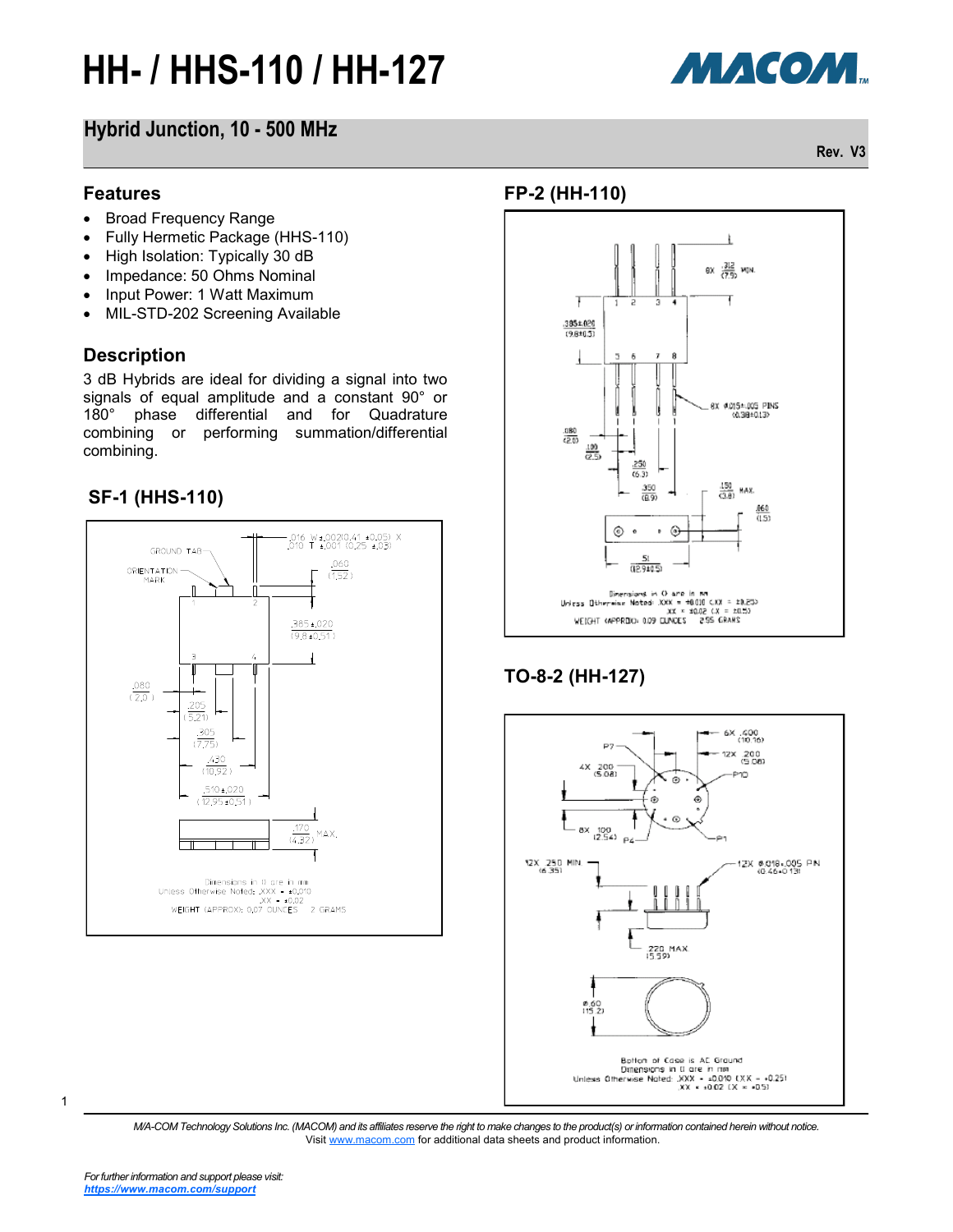

### **Hybrid Junction, 10 - 500 MHz**

**Rev. V3**

#### **Pin Configuration (HH-110) Functional Diagram**

| Pin No. | <b>Function</b> | Pin No. | <b>Function</b> |  |
|---------|-----------------|---------|-----------------|--|
|         |                 |         |                 |  |
|         | <b>GND</b>      |         | <b>GND</b>      |  |
| З       | <b>GND</b>      |         | <b>GND</b>      |  |
|         |                 |         |                 |  |

#### **Pin Configuration (HHS-110)**

| Pin No. | <b>Function</b> | Pin No. | <b>Function</b> |
|---------|-----------------|---------|-----------------|
|         |                 |         |                 |
|         |                 |         |                 |

## **Pin Configuration (HH-127)**

| Pin No. | <b>Function</b> | Pin No.          | <b>Function</b> |  |
|---------|-----------------|------------------|-----------------|--|
|         | <b>GND</b>      |                  | <b>GND</b>      |  |
| 2       |                 | 8                | В               |  |
| 3       | <b>GND</b>      | 9                | <b>GND</b>      |  |
|         | <b>GND</b>      | 10               | <b>GND</b>      |  |
| 5       | А               | 11               |                 |  |
| հ       | GND             | <b>GND</b><br>12 |                 |  |



*M/A-COM Technology Solutions Inc. (MACOM) and its affiliates reserve the right to make changes to the product(s) or information contained herein without notice.*  Visit [www.macom.com](http://www.macom.com/) for additional data sheets and product information.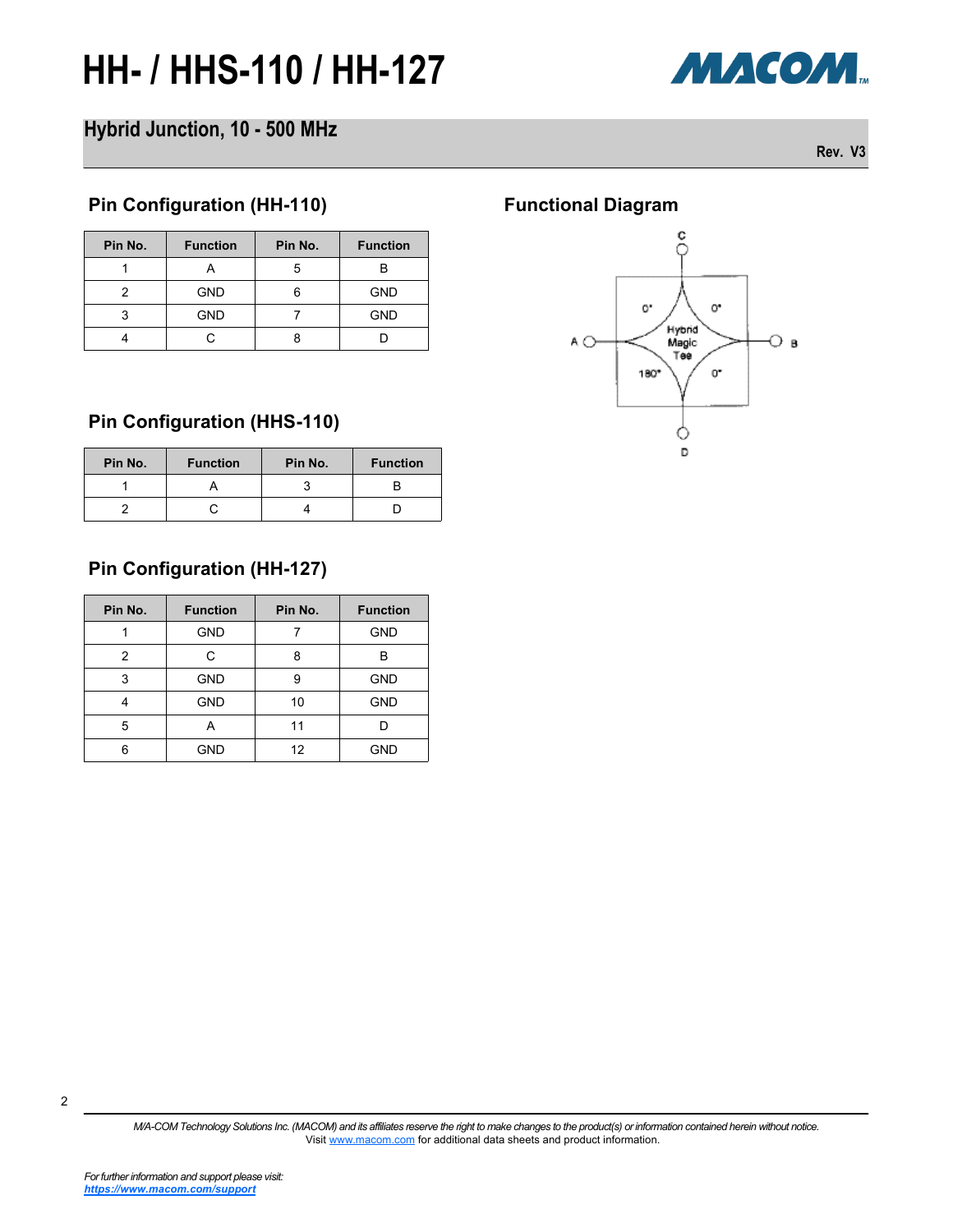

### **Hybrid Junction, 10 - 500 MHz**

**Rev. V3**

### Electrical Specifications<sup>1</sup>:  $T_A = -55^{\circ}C$  to  $+85^{\circ}C$

| <b>Parameter</b>      | <b>Test Conditions</b> | <b>Frequency</b>             | <b>Units</b>       | <b>Min</b> | <b>Typ</b> | <b>Max</b>     |
|-----------------------|------------------------|------------------------------|--------------------|------------|------------|----------------|
| <b>Insertion Loss</b> | Less Coupling          | 10 - 500 MHz<br>25 - 200 MHz | dB<br>dB           |            |            | 1.4<br>1.0     |
| <b>Isolation</b>      |                        | 10 - 500 MHz<br>25 - 200 MHz | dB<br>dB           | 20<br>30   |            |                |
| Amplitude Balance     |                        | 10 - 500 MHz<br>25 - 200 MHz | dB<br>dB           |            |            | 0.6<br>0.4     |
| <b>VSWR</b>           |                        | 10 - 500 MHz<br>25 - 200 MHz | Ratio<br>Ratio     |            |            | 2.0:1<br>1.6:1 |
| Phase Balance         |                        | 10 - 500 MHz<br>25 - 200 MHz | $\circ$<br>$\circ$ |            |            | 5              |

1. All specifications apply with 50 ohm source and load impedance.

#### **Typical Performance Curves**

**Insertion Loss** 



**VSWR** 





#### **Ordering Information**

| <b>Part Number</b> | Package |
|--------------------|---------|
| <b>HH-110 PIN</b>  | FP-2    |
| <b>HHS-110</b>     | $SF-1$  |
| <b>HH-127 PIN</b>  | TO-8-2  |

*M/A-COM Technology Solutions Inc. (MACOM) and its affiliates reserve the right to make changes to the product(s) or information contained herein without notice.*  Visit [www.macom.com](http://www.macom.com/) for additional data sheets and product information.

3